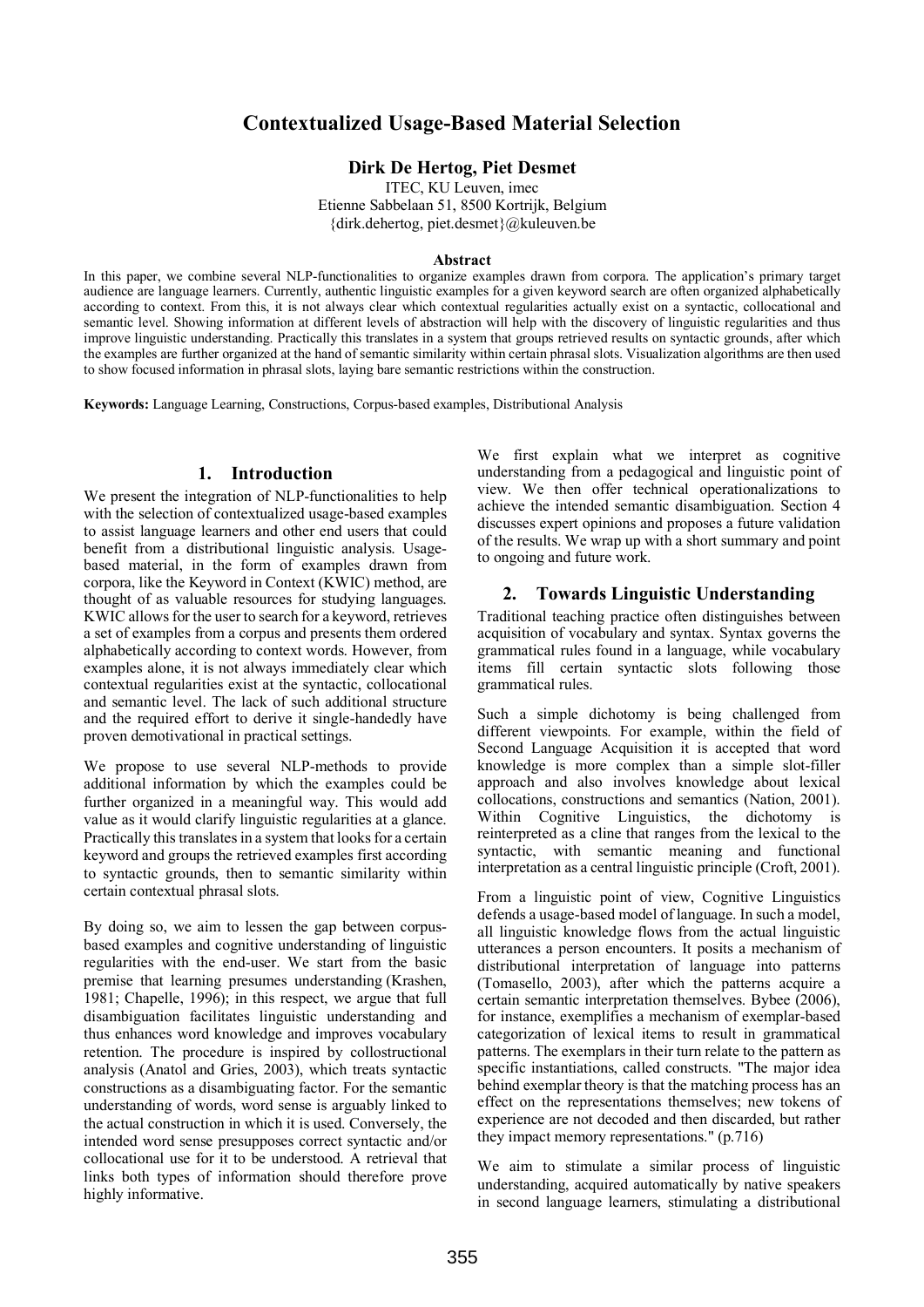understanding of an unknown word in a fully specified linguistic context (Nagy, Herman and Anderson, 1985; Sternberg, 1987). Moreover, it is widely accepted in Second Language Acquisition studies that exposure to new material stimulates vocabulary knowledge (Nation, 2001). Taking into account that the procedure requires a certain level of proficiency it seems best suited for advanced students that wish to expand on their existing vocabulary knowledge.

## **3. Selection Procedure**

We emulate a full contextual disambiguation at the hand of two processing steps. The first uses the (abstract) constructions in which a word occurs and interprets it as a structural context. The second looks within that structure for analogue lexical examples that are semantically related. The double selection procedure thus highlights semantic constraints, shown through positive evidence in the form of examples, within a single construction. The proposed method has been applied to a compiled corpus of freely available literary works of approximately 100 million words in order to exemplify the procedure.

#### **3.1. Constructional Constraints**

In order to help the language learner discover constructional analogies (syntactic regularities) from examples, we propose to provide language input and enrich it with abstract constructional information. To derive abstract constructional information, we start from POStags, a word's syntactic category such as Noun or Verb, as formal superficial word-representations and derive contiguous patterns. Formally, a selected sequence of POStags thus stands for a construction, while the lexical word combinations matching that pattern are exemplar-based instantiations.

The selection of patterns is based on an actual example that poses difficulties for the learner. The retrieved examples from the corpus are matched to the syntagmatic axis of the problematic example on two levels: the target word (as a lexical center) and the syntactic constructions (constructional patterns) in which the lexical item functions.

Take for instance Ex. 1, in which *obvious* is set as the target word for which we want more distributional information.

| Ex. 1. He made a<br>remark. |  |                              | rather <b>obvious</b> |
|-----------------------------|--|------------------------------|-----------------------|
| Noun                        |  | <b>Pron</b> Verb Det Adv Adi |                       |

To get a better understanding of the word, we use corpusbased examples that share the keyword *obvious* and the constructions in which it participates. As such, rather than taking context-words such as *rather* and *remark*, as lexical collocations, we use them to determine the partly abstract constructions *Adv obvious* and *obvious Noun*. The corpus is then used to retrieve paradigmatically analogous constructs, resolving the abstract slot, as seen in Table 1.

The target word participates in a number of constructions that are increasingly complex. Using the number of different lexical types (as opposed to tokens) for a certain construction is a direct quantification of how prominent a particular structural context is for the word at hand. It is used for our purposes as an objective measure to quantify which constructional slots are most interesting to provide semantic structure for. From a practical perspective, those slots largely coincide with immediate dependencies of the target word. Ex. 2 shows a single construction, for which the numbers in brackets signify how many different wordtypes occur in the slot.

|     | Ex. 2. Det (3) Adv (6) | OBVIOUS | Noun $(14)$   |
|-----|------------------------|---------|---------------|
| the | perfectly              |         | fact          |
| the | apparently             |         | consideration |
| an  | equally                |         | conviction    |

| Lexical<br>Example          | Derived<br>Constructions | Analogous<br>Constructs                                  | Lexical<br>Types |
|-----------------------------|--------------------------|----------------------------------------------------------|------------------|
| Obvious<br>remark           | Obvious<br>Noun          | Obvious<br>point<br>Obvious<br>reason                    | 290              |
| Rather<br>obvious           | Adv obvious              | Fairly<br>obvious<br>Very<br>obvious                     | 58               |
| Rather<br>obvious<br>remark | obvious<br>Adv<br>Noun   | Fairly<br>obvious fact<br>Very<br>obvious<br>reason<br>. | 28               |

Table 1: Lexical Examples, Derived Constructions, Analogous Constructs and Lexical Types (output Step 1)

## **3.2. Semantic Similarity**

To help the learner discover semantic structure in the retrieved constructions, we order the words according to their semantic similarity with the initial example. Because we see semantic restrictions as being related to certain constructional patterns, we aim to highlight the imposed paradigmatic restrictions with the given example in an unsupervised fashion.

We use a self-implemented version of Semantic Vector Spaces (SVS) (Lund and Burgess, 1996; Turney and Pantel, 2010; Mikolov, 2013) to order words according to certain criteria. A vector space model is defined by three distinct parameters: the contexts included as features, a weighting function for the collocational corpus counts, and a similarity metric to compare the vectors. Each parameter has an impact on the resulting measure of similarity. For instance, choices for the first parameter include the inclusion/exclusion of function words as context features and the window size that states how many context words surrounding the target are taken into account. Small context sizes that include function words will directly shift the vector space to capture a more syntactic interpretation,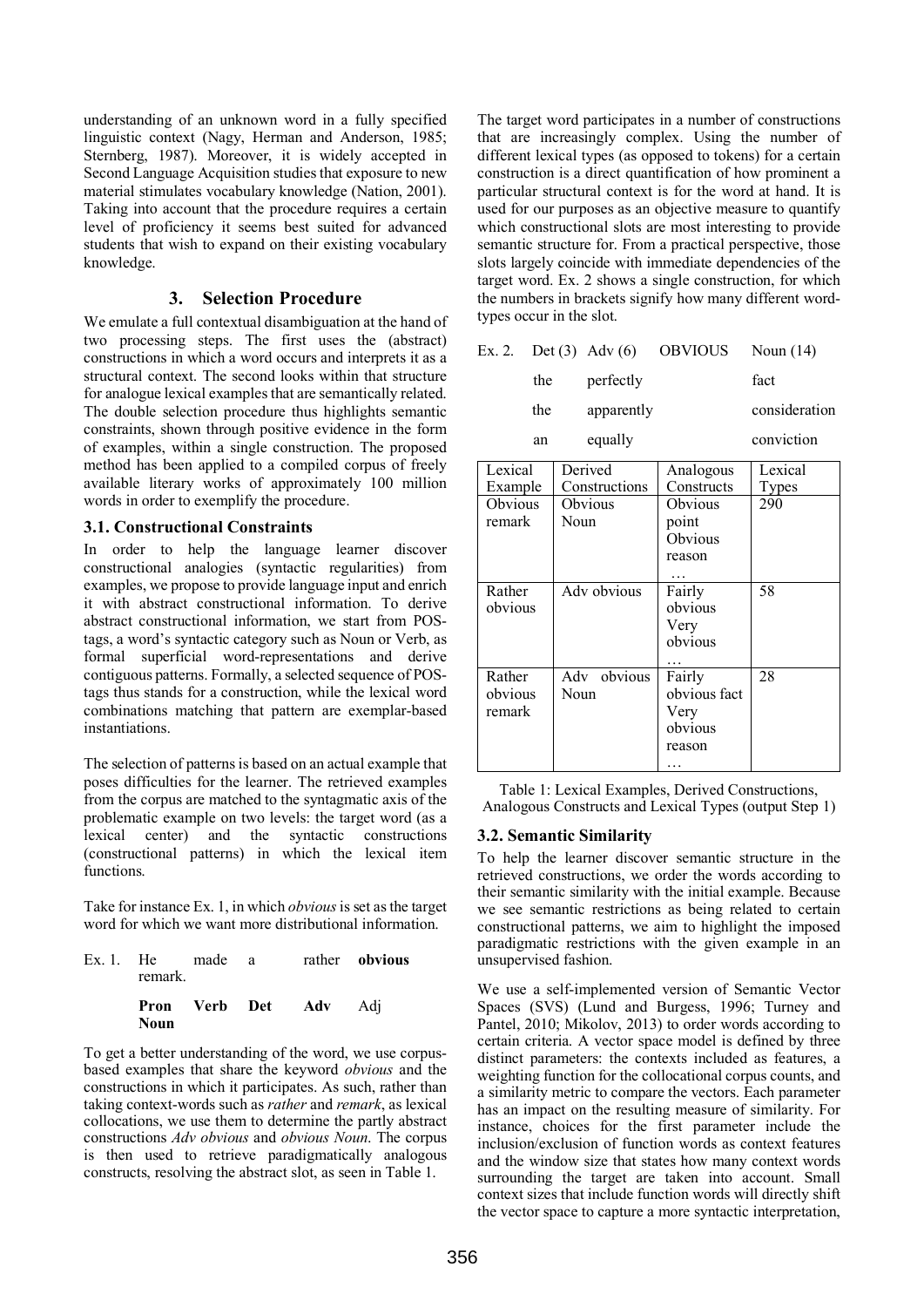

Figure 1: t-SNE visualization of 'remark'

while large context vectors that focus on content words will shift the interpretation towards a topical one.

We choose the parameter settings in such a way that the model captures both topical and syntactic word information. To achieve this, we use a word-order maintaining context window of three at either side of the target word, we include function words and bigram features, and we use as a weighting function a binary metric. The latter downgrades the importance of (highly frequent) function words, while it puts more weight on words with moderate frequencies. Also, it partially overcomes any data sparsity that might evolve from the inclusion of bigram context features. The chosen distance function is the Jaccard coefficient, which measures the number of shared features of each vector (the overlap).

After the identification of the Noun and the Adverb slot as having the most variation, we apply the described procedure to Ex. 2, which yields the results as seen in Table 2. The learner could infer from this that *rather* in combination with *obvious* specifies a degree, while *remark* can be interpreted as some sort of statement, both contributing and leading to a better distributional understanding of *obvious* and how it functions in this specific context*.*

## **3.3. Visualization of semantic clusters**

As a further refinement to the above ranking, we also carried out experiments to visualize the word relationships at the hand of vclust (Suzuki and Shimodaira, 2006) and t-SNE (Van der Maaten and Hinton, 2008). We hypothesize that such visualizations will trigger a better understanding

of which words within the phrasal slot are highly related to the relevant word, but also highlight which words have a set of distinctive features within the semantic space.

| Target Word | Paradigmatic  | Jaccard     |  |
|-------------|---------------|-------------|--|
|             | Alternatives  | coefficient |  |
|             | very          | 0.429       |  |
|             | pretty        | 0.283       |  |
| rather      | apparently    | 0.234       |  |
|             | equally       | 0.220       |  |
|             | fairly        | 0.200       |  |
|             | perfectly     | 0.199       |  |
|             |               |             |  |
|             | question      | 0.256       |  |
|             | reason        | 0.248       |  |
|             | fact          | 0.229       |  |
|             | point         | 0.227       |  |
|             | expression    | 0.218       |  |
| remark      | plan          | 0.203       |  |
|             | consideration | 0.190       |  |
|             | conviction    | 0.151       |  |
|             | tendency      | 0.126       |  |
|             | begging       | 0.112       |  |
|             | monument      | 0.104       |  |
|             | supposition   | 0.085       |  |
|             | inference     | 0.078       |  |

Table 2: Paradigmatic alternatives, ordered by semantic similarity to the target word (output Step 2)

Vclust is a hierarchical clustering algorithm based on multiscale bootstrap resampling. It overcomes the arbitrary input bias from a normal clustering algorithm by randomly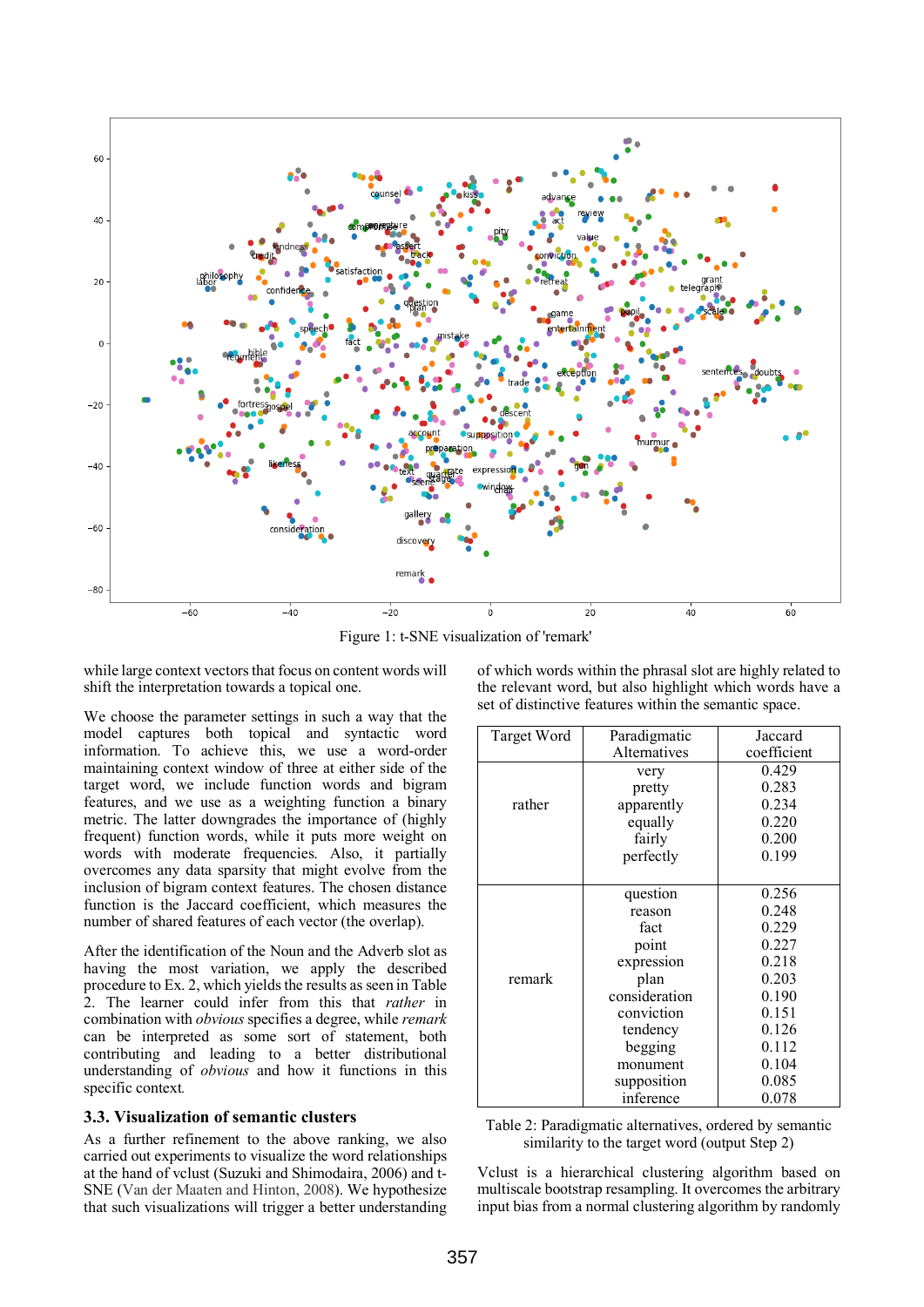shuffling the provided input, effectively checking for consistency and robustness of the achieved clustering. T-SNE is a low-dimensional visualization of the achieved semantic vectors. Both visualizations are attractive as they offer an (implicit) unsupervised clustering which are poised to stimulate human interpretation.

Figure 1 shows the results of a 2D-representation of the semantic space for 'remark' using the t-SNE algorithm. The feature vectors of the 1000 nearest-neighbours (according to the Jaccard distance) have been selected to create a sufficiently large and meaningful space for the subsequent algorithm to work on. We reduce the high dimensionality of the selected vectors to 50 using Truncated Singular Value Decomposition (Halko, 2011). To account for usability, we try to avoid visual information overload by randomly labeling 90 words from the initial set of 1000 in addition to the 13 paradigmatic alternatives of 'remark' from Table 2. These pieces of information are given as input to the t-SNE algorithm; perplexity is set at 10 motivated by empirical evidence that our vector space is good at determining close neighbours, but that the effect wears off quickly. The number of iterations is set to 2000.

## **4. Expert Opinion and Validation Proposal**

We asked 3 language teaching experts for their opinion on the usefulness of such techniques for possible applications in language learning. The experts pointed to applications that enhance receptive (comprehension) and productive vocabulary knowledge. The techniques could be integrated in for instance a reading aid, an activity mainly focused on receptive understanding. However, all experts expressed doubt whether language learners, especially high school students, would put in the extra effort to solve the linguistic puzzle laid out before them simply to understand a word, while easier alternatives, such as linked dictionary could be made available. They thus dismissed the usefulness of adding more structure from a didactic point of view for a mechanism (concordancing) which remains largely unused. One expert however thought of the technique as an excellent feedback mechanism to supplement the correction of errors as it would improve understanding why using a certain word is not correct in a specific context.

In a future validation scheme, we will therefore focus on the mechanism to serve as feedback for written exercises and tests in conjunction with automatic error analysis. Computations can in this case be performed offline and sent as a report. For language acquisition, it is of particular interest to investigate the influence of focused corpusbased information on the acquisition of certain lexical and syntactic patterns. As such the technique could prove a valid substitute, or at least a welcome addition for teacher feedback.

## **5. Summary and future work**

We presented a set of NLP-functionalities that further structure examples retrieved for keyword-based searches. The examples are first grouped based on syntactic grounds, using POS-tags as an abstract representation of words from which constructions are derived. After this the examples are further organized at the hand of semantic similarity within certain phrasal slots. We use a self-implemented vector space model that emphasizes similarity both on a functional and a topical level. Visualization algorithms are then used to present focused information in phrasal slots, laying bare semantic relatedness of words, but also semantic restrictions within the construction.

We asked 3 experts for their opinion on the procedure's usefulness in language learning. While they were hesitant for its qualities to increase repective knowledge, they were more positive for it to be used as an automatic form of feedback.

While we intend to apply the procedure in language learning tools, we would like to point towards its utility for linguists, translators, lexicographers and other language professionals. The tools are generally intended to enable the study of language; the semantic interpretation of words and the proper understanding how to use words in context, both on a constructional, lexical and semantic level.

#### **6. Bibliographical References**

- Bybee, J. (2006). From usage to grammar: the mind's response to repetition. *Language* 82(4), 711-733.
- Anatol, S. and Gries, S. Th. (2003). Collostructions: Investigating the interaction between words and constructions. *International Journal of Corpus Linguistics* 8 (2), 209-43.
- Chapelle, C. (1998). Multimedia call: lessons to be learned from research on instructed SLA. *Language Learning & Technology*, 2(1), 21–36.
- Chinkina, M. and Meurers, D. (2016). Linguistically Aware Information Retrieval: Providing Input Enrichment for Second Language Learners. Proceedings of the 11th Workshop on Innovative Use of NLP for Building Educational Applications (BEA), 188-198.
- Croft, William A. (2001) Radical Construction Grammar: Syntactic Theory in Typological Perspective. Oxford University Press.
- Goldberg, Adele E. (2006). Constructions at Work. The Nature of Generalization. Oxford University Press.
- Halko, N., Martinsson, P.-G. and Trop, J.A. (2011). Finding Structure with Randomness: Probabilistic Algorithms for Constructing Approximate Matrix Decompositions. *Society for Industrial and Applied Mathematics,* 53(2), 217-288.
- Krashen, S. (1981). *Second Language Acquisition and Language Learning*. Oxford: Pergamon Press
- Lund, K. and Burgess, C. (1996). Producing highdimensional semantic spaces from lexical co-occurrence. *Behavior Research Methods, Instruments, and Computers*, 28 (2), 203–208.
- Mikolov T., Sutskever I., Chen K, Corrado GS., Dean J. (2013). Distributed representations of words and phrases and their compositionality*. Advances in neural information processing systems*, 3111-3119.
- Nagy W., Herman P., and Anderson R. C. (1985). Learning words from context. *Reading Research Quarterly*, 20(2), 233–253.
- Nation, I. S. P. (2001). Learning vocabulary in another language. Cambridge, UK: Cambridge University Press.
- Sternberg R. J. (1987). Most vocabulary is learned from context. *The nature of vocabulary acquisition*, 89–106.
- Suzuki R. and Shimodaira, H. (2006). Pvclust: an R package for assessing the uncertainty in hierarchical clustering. *Bioinformatics* 22(12), 1540-1542.